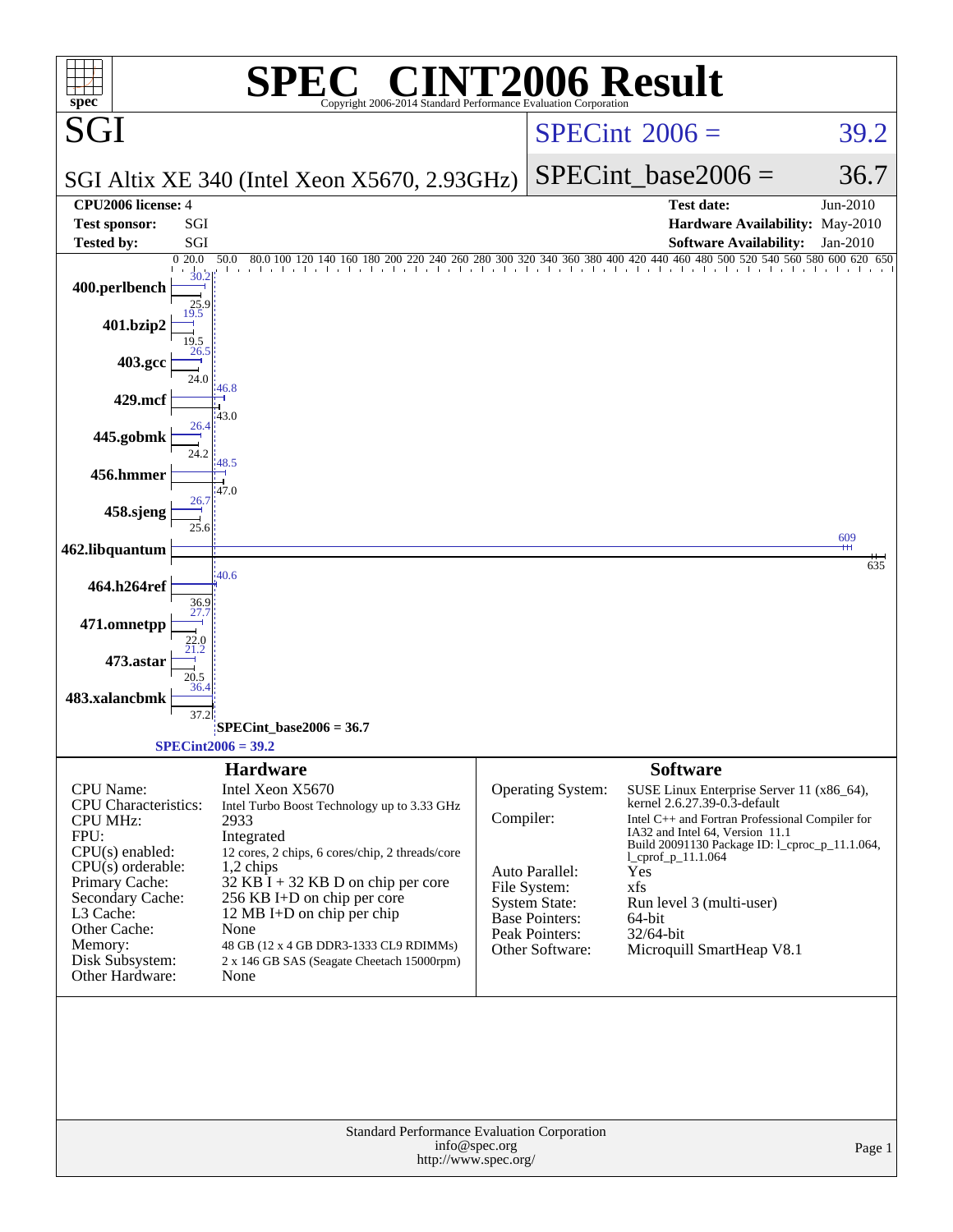

# **[SPEC CINT2006 Result](http://www.spec.org/auto/cpu2006/Docs/result-fields.html#SPECCINT2006Result)**

 $SPECint2006 = 39.2$  $SPECint2006 = 39.2$ 

SGI Altix XE 340 (Intel Xeon X5670, 2.93GHz)

**[CPU2006 license:](http://www.spec.org/auto/cpu2006/Docs/result-fields.html#CPU2006license)** 4 **[Test date:](http://www.spec.org/auto/cpu2006/Docs/result-fields.html#Testdate)** Jun-2010 **[Test sponsor:](http://www.spec.org/auto/cpu2006/Docs/result-fields.html#Testsponsor)** SGI **[Hardware Availability:](http://www.spec.org/auto/cpu2006/Docs/result-fields.html#HardwareAvailability)** May-2010 **[Tested by:](http://www.spec.org/auto/cpu2006/Docs/result-fields.html#Testedby)** SGI SOFTWARE AVAILABILITY: Jan-2010

 $SPECTnt\_base2006 = 36.7$ 

#### **[Results Table](http://www.spec.org/auto/cpu2006/Docs/result-fields.html#ResultsTable)**

|                  | <b>Base</b>                                                                                              |              |                |       |                |       | <b>Peak</b>    |              |                |              |                |              |
|------------------|----------------------------------------------------------------------------------------------------------|--------------|----------------|-------|----------------|-------|----------------|--------------|----------------|--------------|----------------|--------------|
| <b>Benchmark</b> | <b>Seconds</b>                                                                                           | <b>Ratio</b> | <b>Seconds</b> | Ratio | <b>Seconds</b> | Ratio | <b>Seconds</b> | <b>Ratio</b> | <b>Seconds</b> | <b>Ratio</b> | <b>Seconds</b> | <b>Ratio</b> |
| 400.perlbench    | 378                                                                                                      | 25.9         | 377            | 25.9  | 377            | 25.9  | 324            | 30.2         | 324            | 30.1         | 324            | 30.2         |
| 401.bzip2        | 494                                                                                                      | 19.6         | 497            | 19.4  | 494            | 19.5  | 496            | 19.5         | 495            | 19.5         | 494            | 19.5         |
| $403.\text{gcc}$ | 335                                                                                                      | 24.0         | 338            | 23.8  | 335            | 24.0  | 308            | 26.2         | 301            | 26.7         | <b>304</b>     | 26.5         |
| $429$ .mcf       | 212                                                                                                      | 43.0         | 211            | 43.2  | 214            | 42.7  | 196            | 46.6         | 192            | 47.6         | 195            | 46.8         |
| $445$ .gobmk     | 434                                                                                                      | 24.2         | 435            | 24.1  | 434            | 24.2  | 398            | 26.3         | 397            | 26.4         | 397            | 26.4         |
| $ 456$ .hmmer    | 198                                                                                                      | 47.0         | 200            | 46.6  | 198            | 47.0  | 193            | 48.4         | 192            | 48.5         | 192            | 48.5         |
| $458$ .sjeng     | 472                                                                                                      | 25.6         | 473            | 25.6  | 473            | 25.6  | 454            | 26.7         | 452            | 26.7         | 452            | 26.8         |
| 462.libquantum   | 32.8                                                                                                     | 631          | 32.2           | 643   | 32.6           | 635   | 33.8           | 613          | 34.2           | 605          | 34.0           | 609          |
| 464.h264ref      | 599                                                                                                      | 36.9         | 599            | 36.9  | 599            | 37.0  | 546            | 40.6         | 545            | 40.6         | 545            | 40.6         |
| 471.omnetpp      | 284                                                                                                      | 22.0         | 285            | 22.0  | 285            | 21.9  | 227            | 27.6         | 226            | 27.7         | 226            | 27.7         |
| $473$ . astar    | 343                                                                                                      | 20.5         | 343            | 20.5  | 346            | 20.3  | 330            | 21.3         | 333            | 21.1         | 331            | 21.2         |
| 483.xalancbmk    | 186                                                                                                      | 37.2         | 186            | 37.2  | 184            | 37.5  | 190            | 36.4         | 190            | 36.3         | <b>190</b>     | 36.4         |
|                  | Results appear in the order in which they were run. Bold underlined text indicates a median measurement. |              |                |       |                |       |                |              |                |              |                |              |

#### **[General Notes](http://www.spec.org/auto/cpu2006/Docs/result-fields.html#GeneralNotes)**

OMP NUM THREADS set to number of cores KMP\_AFFINITY set to granularity=fine,scatter

## **[Base Compiler Invocation](http://www.spec.org/auto/cpu2006/Docs/result-fields.html#BaseCompilerInvocation)**

[C benchmarks](http://www.spec.org/auto/cpu2006/Docs/result-fields.html#Cbenchmarks):  $\text{icc}$   $-\text{m64}$ 

[C++ benchmarks:](http://www.spec.org/auto/cpu2006/Docs/result-fields.html#CXXbenchmarks) [icpc -m64](http://www.spec.org/cpu2006/results/res2010q3/cpu2006-20100627-12022.flags.html#user_CXXbase_intel_icpc_64bit_fc66a5337ce925472a5c54ad6a0de310)

#### **[Base Portability Flags](http://www.spec.org/auto/cpu2006/Docs/result-fields.html#BasePortabilityFlags)**

| 400.perlbench: -DSPEC_CPU_LP64 -DSPEC_CPU_LINUX_X64 |  |
|-----------------------------------------------------|--|
| 401.bzip2: -DSPEC_CPU_LP64                          |  |
| 403.gcc: -DSPEC_CPU_LP64                            |  |
| 429.mcf: -DSPEC CPU LP64                            |  |
| 445.gobmk: -DSPEC_CPU_LP64                          |  |
| 456.hmmer: - DSPEC CPU LP64                         |  |
| 458.sjeng: -DSPEC_CPU_LP64                          |  |
| 462.libquantum: -DSPEC_CPU_LP64 -DSPEC_CPU_LINUX    |  |
| 464.h264ref: -DSPEC CPU LP64                        |  |
| 471.omnetpp: -DSPEC_CPU_LP64                        |  |
|                                                     |  |

Continued on next page

Standard Performance Evaluation Corporation [info@spec.org](mailto:info@spec.org) <http://www.spec.org/>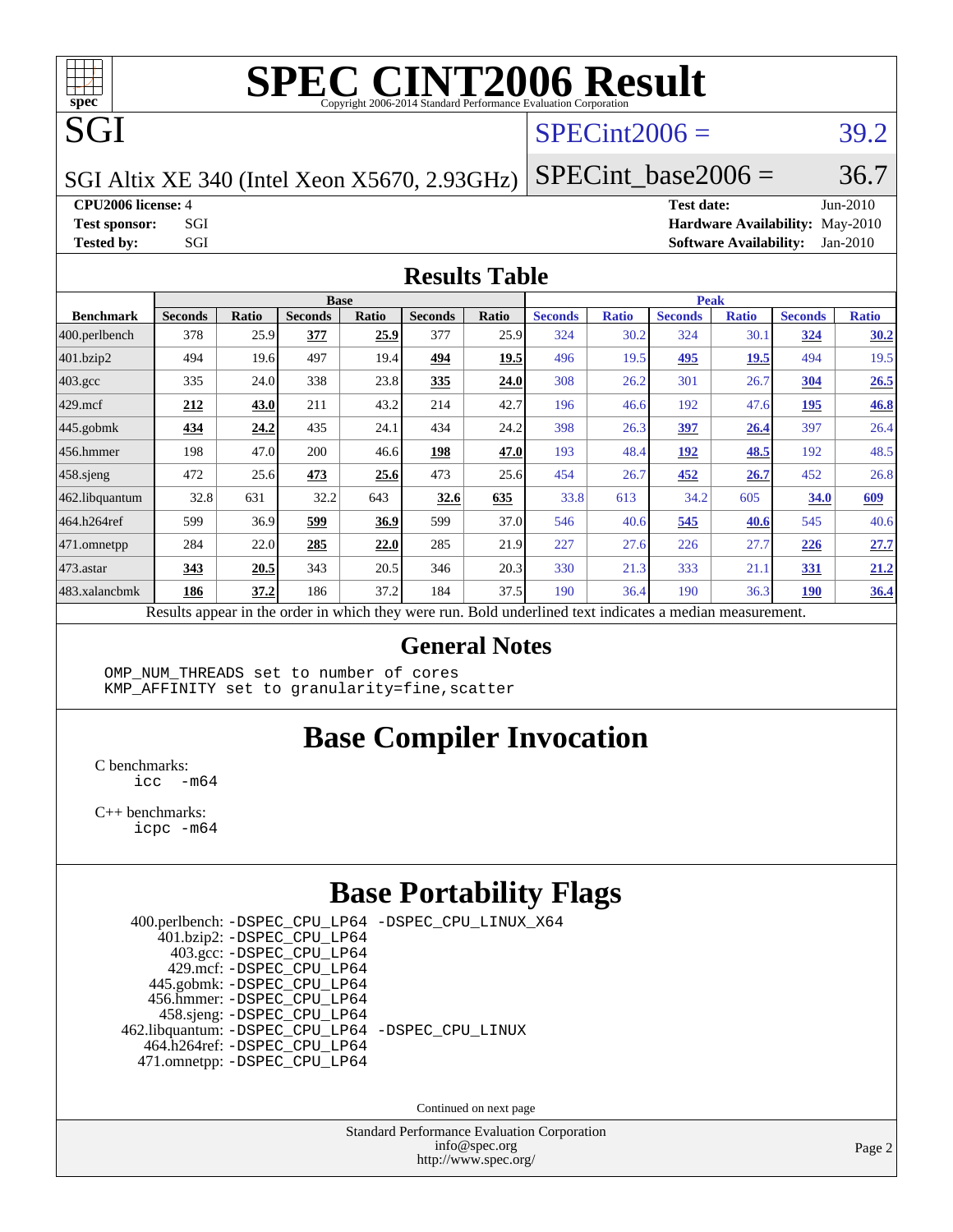

SGI

# **[SPEC CINT2006 Result](http://www.spec.org/auto/cpu2006/Docs/result-fields.html#SPECCINT2006Result)**

 $SPECint2006 = 39.2$  $SPECint2006 = 39.2$ 

SGI Altix XE 340 (Intel Xeon X5670, 2.93GHz)

**[CPU2006 license:](http://www.spec.org/auto/cpu2006/Docs/result-fields.html#CPU2006license)** 4 **[Test date:](http://www.spec.org/auto/cpu2006/Docs/result-fields.html#Testdate)** Jun-2010 **[Test sponsor:](http://www.spec.org/auto/cpu2006/Docs/result-fields.html#Testsponsor)** SGI **[Hardware Availability:](http://www.spec.org/auto/cpu2006/Docs/result-fields.html#HardwareAvailability)** May-2010 **[Tested by:](http://www.spec.org/auto/cpu2006/Docs/result-fields.html#Testedby)** SGI SOL SERVICE SERVICE SERVICE 2010 SOFtware Availability: Jan-2010

SPECint base2006 =  $36.7$ 

### **[Base Portability Flags \(Continued\)](http://www.spec.org/auto/cpu2006/Docs/result-fields.html#BasePortabilityFlags)**

473.astar: [-DSPEC\\_CPU\\_LP64](http://www.spec.org/cpu2006/results/res2010q3/cpu2006-20100627-12022.flags.html#suite_basePORTABILITY473_astar_DSPEC_CPU_LP64)

483.xalancbmk: [-DSPEC\\_CPU\\_LP64](http://www.spec.org/cpu2006/results/res2010q3/cpu2006-20100627-12022.flags.html#suite_basePORTABILITY483_xalancbmk_DSPEC_CPU_LP64) [-DSPEC\\_CPU\\_LINUX](http://www.spec.org/cpu2006/results/res2010q3/cpu2006-20100627-12022.flags.html#b483.xalancbmk_baseCXXPORTABILITY_DSPEC_CPU_LINUX)

#### **[Base Optimization Flags](http://www.spec.org/auto/cpu2006/Docs/result-fields.html#BaseOptimizationFlags)**

[C benchmarks](http://www.spec.org/auto/cpu2006/Docs/result-fields.html#Cbenchmarks):

[-xSSE4.2](http://www.spec.org/cpu2006/results/res2010q3/cpu2006-20100627-12022.flags.html#user_CCbase_f-xSSE42_f91528193cf0b216347adb8b939d4107) [-ipo](http://www.spec.org/cpu2006/results/res2010q3/cpu2006-20100627-12022.flags.html#user_CCbase_f-ipo) [-O3](http://www.spec.org/cpu2006/results/res2010q3/cpu2006-20100627-12022.flags.html#user_CCbase_f-O3) [-no-prec-div](http://www.spec.org/cpu2006/results/res2010q3/cpu2006-20100627-12022.flags.html#user_CCbase_f-no-prec-div) [-static](http://www.spec.org/cpu2006/results/res2010q3/cpu2006-20100627-12022.flags.html#user_CCbase_f-static) [-parallel](http://www.spec.org/cpu2006/results/res2010q3/cpu2006-20100627-12022.flags.html#user_CCbase_f-parallel) [-opt-prefetch](http://www.spec.org/cpu2006/results/res2010q3/cpu2006-20100627-12022.flags.html#user_CCbase_f-opt-prefetch)

[C++ benchmarks:](http://www.spec.org/auto/cpu2006/Docs/result-fields.html#CXXbenchmarks)

[-xSSE4.2](http://www.spec.org/cpu2006/results/res2010q3/cpu2006-20100627-12022.flags.html#user_CXXbase_f-xSSE42_f91528193cf0b216347adb8b939d4107) [-ipo](http://www.spec.org/cpu2006/results/res2010q3/cpu2006-20100627-12022.flags.html#user_CXXbase_f-ipo) [-O3](http://www.spec.org/cpu2006/results/res2010q3/cpu2006-20100627-12022.flags.html#user_CXXbase_f-O3) [-no-prec-div](http://www.spec.org/cpu2006/results/res2010q3/cpu2006-20100627-12022.flags.html#user_CXXbase_f-no-prec-div) [-opt-prefetch](http://www.spec.org/cpu2006/results/res2010q3/cpu2006-20100627-12022.flags.html#user_CXXbase_f-opt-prefetch) [-Wl,-z,muldefs](http://www.spec.org/cpu2006/results/res2010q3/cpu2006-20100627-12022.flags.html#user_CXXbase_link_force_multiple1_74079c344b956b9658436fd1b6dd3a8a) [-L/home/cmplr/usr3/alrahate/cpu2006.1.1.ic11.1/libic11.1-64bit -lsmartheap64](http://www.spec.org/cpu2006/results/res2010q3/cpu2006-20100627-12022.flags.html#user_CXXbase_SmartHeap64_e2306cda84805d1ab360117a79ff779c)

#### **[Base Other Flags](http://www.spec.org/auto/cpu2006/Docs/result-fields.html#BaseOtherFlags)**

[C benchmarks](http://www.spec.org/auto/cpu2006/Docs/result-fields.html#Cbenchmarks):

403.gcc: [-Dalloca=\\_alloca](http://www.spec.org/cpu2006/results/res2010q3/cpu2006-20100627-12022.flags.html#b403.gcc_baseEXTRA_CFLAGS_Dalloca_be3056838c12de2578596ca5467af7f3)

#### **[Peak Compiler Invocation](http://www.spec.org/auto/cpu2006/Docs/result-fields.html#PeakCompilerInvocation)**

[C benchmarks \(except as noted below\)](http://www.spec.org/auto/cpu2006/Docs/result-fields.html#Cbenchmarksexceptasnotedbelow):  $\text{icc}$  -m64

400.perlbench: [icc -m32](http://www.spec.org/cpu2006/results/res2010q3/cpu2006-20100627-12022.flags.html#user_peakCCLD400_perlbench_intel_icc_32bit_a6a621f8d50482236b970c6ac5f55f93)

429.mcf: [icc -m32](http://www.spec.org/cpu2006/results/res2010q3/cpu2006-20100627-12022.flags.html#user_peakCCLD429_mcf_intel_icc_32bit_a6a621f8d50482236b970c6ac5f55f93)

445.gobmk: [icc -m32](http://www.spec.org/cpu2006/results/res2010q3/cpu2006-20100627-12022.flags.html#user_peakCCLD445_gobmk_intel_icc_32bit_a6a621f8d50482236b970c6ac5f55f93)

464.h264ref: [icc -m32](http://www.spec.org/cpu2006/results/res2010q3/cpu2006-20100627-12022.flags.html#user_peakCCLD464_h264ref_intel_icc_32bit_a6a621f8d50482236b970c6ac5f55f93)

[C++ benchmarks \(except as noted below\):](http://www.spec.org/auto/cpu2006/Docs/result-fields.html#CXXbenchmarksexceptasnotedbelow) [icpc -m32](http://www.spec.org/cpu2006/results/res2010q3/cpu2006-20100627-12022.flags.html#user_CXXpeak_intel_icpc_32bit_4e5a5ef1a53fd332b3c49e69c3330699)

473.astar: [icpc -m64](http://www.spec.org/cpu2006/results/res2010q3/cpu2006-20100627-12022.flags.html#user_peakCXXLD473_astar_intel_icpc_64bit_fc66a5337ce925472a5c54ad6a0de310)

### **[Peak Portability Flags](http://www.spec.org/auto/cpu2006/Docs/result-fields.html#PeakPortabilityFlags)**

 400.perlbench: [-DSPEC\\_CPU\\_LINUX\\_IA32](http://www.spec.org/cpu2006/results/res2010q3/cpu2006-20100627-12022.flags.html#b400.perlbench_peakCPORTABILITY_DSPEC_CPU_LINUX_IA32) 401.bzip2: [-DSPEC\\_CPU\\_LP64](http://www.spec.org/cpu2006/results/res2010q3/cpu2006-20100627-12022.flags.html#suite_peakPORTABILITY401_bzip2_DSPEC_CPU_LP64) 403.gcc: [-DSPEC\\_CPU\\_LP64](http://www.spec.org/cpu2006/results/res2010q3/cpu2006-20100627-12022.flags.html#suite_peakPORTABILITY403_gcc_DSPEC_CPU_LP64)

Continued on next page

Standard Performance Evaluation Corporation [info@spec.org](mailto:info@spec.org) <http://www.spec.org/>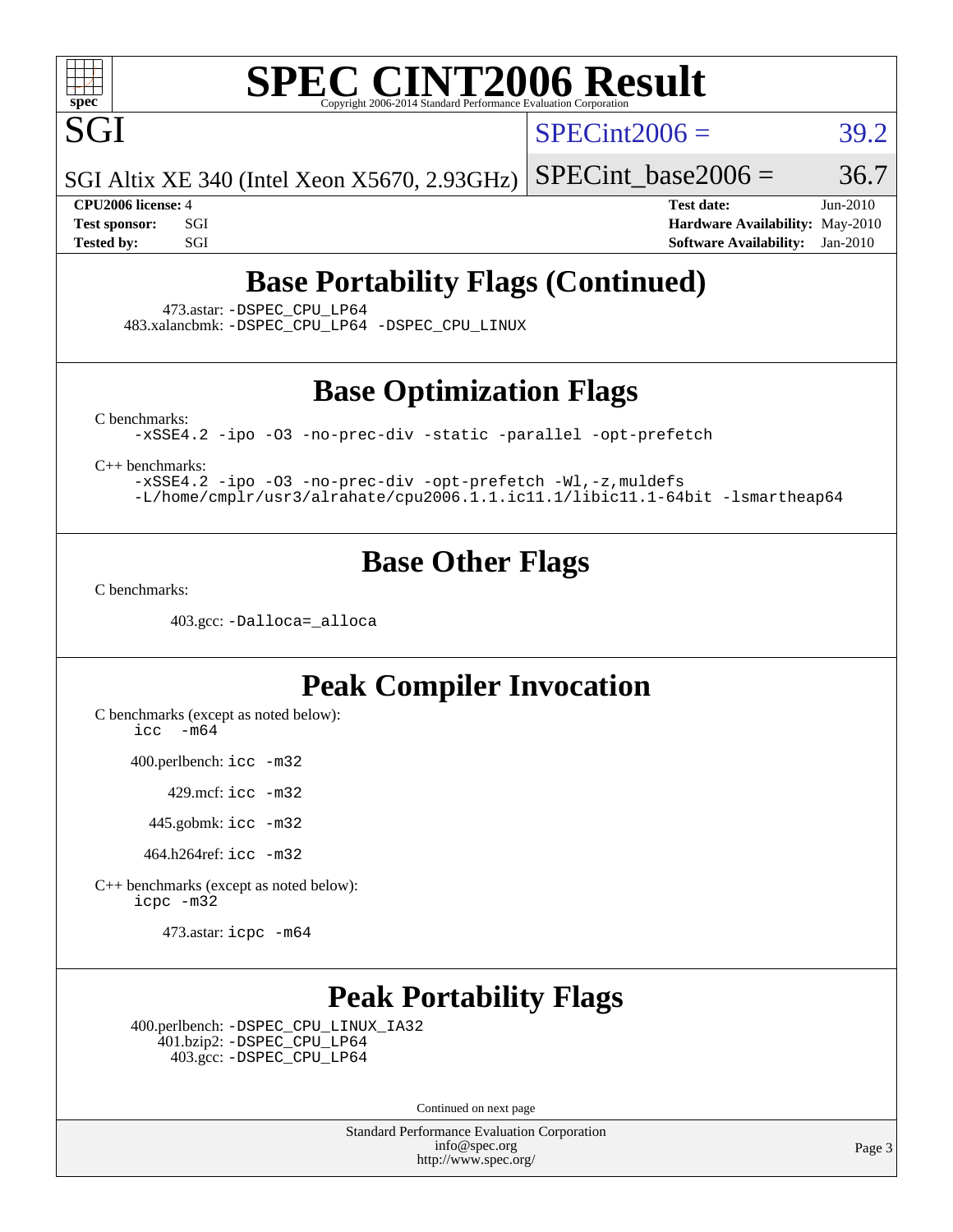

#### **[SPEC CINT2006 Result](http://www.spec.org/auto/cpu2006/Docs/result-fields.html#SPECCINT2006Result)** Copyright 2006-2014 Standard Performance Evaluation C

 $SPECint2006 = 39.2$  $SPECint2006 = 39.2$ 

SGI Altix XE 340 (Intel Xeon X5670, 2.93GHz)

SPECint base2006 =  $36.7$ 

**[CPU2006 license:](http://www.spec.org/auto/cpu2006/Docs/result-fields.html#CPU2006license)** 4 **[Test date:](http://www.spec.org/auto/cpu2006/Docs/result-fields.html#Testdate)** Jun-2010 **[Test sponsor:](http://www.spec.org/auto/cpu2006/Docs/result-fields.html#Testsponsor)** SGI **[Hardware Availability:](http://www.spec.org/auto/cpu2006/Docs/result-fields.html#HardwareAvailability)** May-2010 **[Tested by:](http://www.spec.org/auto/cpu2006/Docs/result-fields.html#Testedby)** SGI SOL SERVICE SERVICE SERVICE 2010 SOFtware Availability: Jan-2010

## **[Peak Portability Flags \(Continued\)](http://www.spec.org/auto/cpu2006/Docs/result-fields.html#PeakPortabilityFlags)**

 456.hmmer: [-DSPEC\\_CPU\\_LP64](http://www.spec.org/cpu2006/results/res2010q3/cpu2006-20100627-12022.flags.html#suite_peakPORTABILITY456_hmmer_DSPEC_CPU_LP64) 458.sjeng: [-DSPEC\\_CPU\\_LP64](http://www.spec.org/cpu2006/results/res2010q3/cpu2006-20100627-12022.flags.html#suite_peakPORTABILITY458_sjeng_DSPEC_CPU_LP64) 462.libquantum: [-DSPEC\\_CPU\\_LP64](http://www.spec.org/cpu2006/results/res2010q3/cpu2006-20100627-12022.flags.html#suite_peakPORTABILITY462_libquantum_DSPEC_CPU_LP64) [-DSPEC\\_CPU\\_LINUX](http://www.spec.org/cpu2006/results/res2010q3/cpu2006-20100627-12022.flags.html#b462.libquantum_peakCPORTABILITY_DSPEC_CPU_LINUX) 473.astar: [-DSPEC\\_CPU\\_LP64](http://www.spec.org/cpu2006/results/res2010q3/cpu2006-20100627-12022.flags.html#suite_peakPORTABILITY473_astar_DSPEC_CPU_LP64) 483.xalancbmk: [-DSPEC\\_CPU\\_LINUX](http://www.spec.org/cpu2006/results/res2010q3/cpu2006-20100627-12022.flags.html#b483.xalancbmk_peakCXXPORTABILITY_DSPEC_CPU_LINUX)

### **[Peak Optimization Flags](http://www.spec.org/auto/cpu2006/Docs/result-fields.html#PeakOptimizationFlags)**

[C benchmarks](http://www.spec.org/auto/cpu2006/Docs/result-fields.html#Cbenchmarks):

 400.perlbench: [-xSSE4.2](http://www.spec.org/cpu2006/results/res2010q3/cpu2006-20100627-12022.flags.html#user_peakPASS2_CFLAGSPASS2_LDCFLAGS400_perlbench_f-xSSE42_f91528193cf0b216347adb8b939d4107)(pass 2) [-prof-gen](http://www.spec.org/cpu2006/results/res2010q3/cpu2006-20100627-12022.flags.html#user_peakPASS1_CFLAGSPASS1_LDCFLAGS400_perlbench_prof_gen_e43856698f6ca7b7e442dfd80e94a8fc)(pass 1) [-ipo](http://www.spec.org/cpu2006/results/res2010q3/cpu2006-20100627-12022.flags.html#user_peakPASS2_CFLAGSPASS2_LDCFLAGS400_perlbench_f-ipo)(pass 2) [-O3](http://www.spec.org/cpu2006/results/res2010q3/cpu2006-20100627-12022.flags.html#user_peakPASS2_CFLAGSPASS2_LDCFLAGS400_perlbench_f-O3)(pass 2) [-no-prec-div](http://www.spec.org/cpu2006/results/res2010q3/cpu2006-20100627-12022.flags.html#user_peakPASS2_CFLAGSPASS2_LDCFLAGS400_perlbench_f-no-prec-div)(pass 2) [-static](http://www.spec.org/cpu2006/results/res2010q3/cpu2006-20100627-12022.flags.html#user_peakPASS2_CFLAGSPASS2_LDCFLAGS400_perlbench_f-static)(pass 2) [-prof-use](http://www.spec.org/cpu2006/results/res2010q3/cpu2006-20100627-12022.flags.html#user_peakPASS2_CFLAGSPASS2_LDCFLAGS400_perlbench_prof_use_bccf7792157ff70d64e32fe3e1250b55)(pass 2) [-ansi-alias](http://www.spec.org/cpu2006/results/res2010q3/cpu2006-20100627-12022.flags.html#user_peakCOPTIMIZE400_perlbench_f-ansi-alias) [-opt-prefetch](http://www.spec.org/cpu2006/results/res2010q3/cpu2006-20100627-12022.flags.html#user_peakCOPTIMIZE400_perlbench_f-opt-prefetch) 401.bzip2: [-xSSE4.2](http://www.spec.org/cpu2006/results/res2010q3/cpu2006-20100627-12022.flags.html#user_peakPASS2_CFLAGSPASS2_LDCFLAGS401_bzip2_f-xSSE42_f91528193cf0b216347adb8b939d4107)(pass 2) [-prof-gen](http://www.spec.org/cpu2006/results/res2010q3/cpu2006-20100627-12022.flags.html#user_peakPASS1_CFLAGSPASS1_LDCFLAGS401_bzip2_prof_gen_e43856698f6ca7b7e442dfd80e94a8fc)(pass 1) [-ipo](http://www.spec.org/cpu2006/results/res2010q3/cpu2006-20100627-12022.flags.html#user_peakPASS2_CFLAGSPASS2_LDCFLAGS401_bzip2_f-ipo)(pass 2) [-O3](http://www.spec.org/cpu2006/results/res2010q3/cpu2006-20100627-12022.flags.html#user_peakPASS2_CFLAGSPASS2_LDCFLAGS401_bzip2_f-O3)(pass 2) [-no-prec-div](http://www.spec.org/cpu2006/results/res2010q3/cpu2006-20100627-12022.flags.html#user_peakCOPTIMIZEPASS2_CFLAGSPASS2_LDCFLAGS401_bzip2_f-no-prec-div) [-static](http://www.spec.org/cpu2006/results/res2010q3/cpu2006-20100627-12022.flags.html#user_peakPASS2_CFLAGSPASS2_LDCFLAGS401_bzip2_f-static)(pass 2) [-prof-use](http://www.spec.org/cpu2006/results/res2010q3/cpu2006-20100627-12022.flags.html#user_peakPASS2_CFLAGSPASS2_LDCFLAGS401_bzip2_prof_use_bccf7792157ff70d64e32fe3e1250b55)(pass 2) [-auto-ilp32](http://www.spec.org/cpu2006/results/res2010q3/cpu2006-20100627-12022.flags.html#user_peakCOPTIMIZE401_bzip2_f-auto-ilp32) [-opt-prefetch](http://www.spec.org/cpu2006/results/res2010q3/cpu2006-20100627-12022.flags.html#user_peakCOPTIMIZE401_bzip2_f-opt-prefetch) [-ansi-alias](http://www.spec.org/cpu2006/results/res2010q3/cpu2006-20100627-12022.flags.html#user_peakCOPTIMIZE401_bzip2_f-ansi-alias) 403.gcc: [-xSSE4.2](http://www.spec.org/cpu2006/results/res2010q3/cpu2006-20100627-12022.flags.html#user_peakCOPTIMIZE403_gcc_f-xSSE42_f91528193cf0b216347adb8b939d4107) [-ipo](http://www.spec.org/cpu2006/results/res2010q3/cpu2006-20100627-12022.flags.html#user_peakCOPTIMIZE403_gcc_f-ipo) [-O3](http://www.spec.org/cpu2006/results/res2010q3/cpu2006-20100627-12022.flags.html#user_peakCOPTIMIZE403_gcc_f-O3) [-no-prec-div](http://www.spec.org/cpu2006/results/res2010q3/cpu2006-20100627-12022.flags.html#user_peakCOPTIMIZE403_gcc_f-no-prec-div) [-static](http://www.spec.org/cpu2006/results/res2010q3/cpu2006-20100627-12022.flags.html#user_peakCOPTIMIZE403_gcc_f-static) [-inline-calloc](http://www.spec.org/cpu2006/results/res2010q3/cpu2006-20100627-12022.flags.html#user_peakCOPTIMIZE403_gcc_f-inline-calloc) [-opt-malloc-options=3](http://www.spec.org/cpu2006/results/res2010q3/cpu2006-20100627-12022.flags.html#user_peakCOPTIMIZE403_gcc_f-opt-malloc-options_13ab9b803cf986b4ee62f0a5998c2238) [-auto-ilp32](http://www.spec.org/cpu2006/results/res2010q3/cpu2006-20100627-12022.flags.html#user_peakCOPTIMIZE403_gcc_f-auto-ilp32) 429.mcf: [-xSSE4.2](http://www.spec.org/cpu2006/results/res2010q3/cpu2006-20100627-12022.flags.html#user_peakCOPTIMIZE429_mcf_f-xSSE42_f91528193cf0b216347adb8b939d4107) [-ipo](http://www.spec.org/cpu2006/results/res2010q3/cpu2006-20100627-12022.flags.html#user_peakCOPTIMIZE429_mcf_f-ipo) [-O3](http://www.spec.org/cpu2006/results/res2010q3/cpu2006-20100627-12022.flags.html#user_peakCOPTIMIZE429_mcf_f-O3) [-no-prec-div](http://www.spec.org/cpu2006/results/res2010q3/cpu2006-20100627-12022.flags.html#user_peakCOPTIMIZE429_mcf_f-no-prec-div) [-static](http://www.spec.org/cpu2006/results/res2010q3/cpu2006-20100627-12022.flags.html#user_peakCOPTIMIZE429_mcf_f-static) [-opt-prefetch](http://www.spec.org/cpu2006/results/res2010q3/cpu2006-20100627-12022.flags.html#user_peakCOPTIMIZE429_mcf_f-opt-prefetch) 445.gobmk: [-xSSE4.2](http://www.spec.org/cpu2006/results/res2010q3/cpu2006-20100627-12022.flags.html#user_peakPASS2_CFLAGSPASS2_LDCFLAGS445_gobmk_f-xSSE42_f91528193cf0b216347adb8b939d4107)(pass 2) [-prof-gen](http://www.spec.org/cpu2006/results/res2010q3/cpu2006-20100627-12022.flags.html#user_peakPASS1_CFLAGSPASS1_LDCFLAGS445_gobmk_prof_gen_e43856698f6ca7b7e442dfd80e94a8fc)(pass 1) [-prof-use](http://www.spec.org/cpu2006/results/res2010q3/cpu2006-20100627-12022.flags.html#user_peakPASS2_CFLAGSPASS2_LDCFLAGS445_gobmk_prof_use_bccf7792157ff70d64e32fe3e1250b55)(pass 2) [-O2](http://www.spec.org/cpu2006/results/res2010q3/cpu2006-20100627-12022.flags.html#user_peakCOPTIMIZE445_gobmk_f-O2) [-ipo](http://www.spec.org/cpu2006/results/res2010q3/cpu2006-20100627-12022.flags.html#user_peakCOPTIMIZE445_gobmk_f-ipo) [-no-prec-div](http://www.spec.org/cpu2006/results/res2010q3/cpu2006-20100627-12022.flags.html#user_peakCOPTIMIZE445_gobmk_f-no-prec-div) [-ansi-alias](http://www.spec.org/cpu2006/results/res2010q3/cpu2006-20100627-12022.flags.html#user_peakCOPTIMIZE445_gobmk_f-ansi-alias) 456.hmmer: [-xSSE4.2](http://www.spec.org/cpu2006/results/res2010q3/cpu2006-20100627-12022.flags.html#user_peakCOPTIMIZE456_hmmer_f-xSSE42_f91528193cf0b216347adb8b939d4107) [-ipo](http://www.spec.org/cpu2006/results/res2010q3/cpu2006-20100627-12022.flags.html#user_peakCOPTIMIZE456_hmmer_f-ipo) [-O3](http://www.spec.org/cpu2006/results/res2010q3/cpu2006-20100627-12022.flags.html#user_peakCOPTIMIZE456_hmmer_f-O3) [-no-prec-div](http://www.spec.org/cpu2006/results/res2010q3/cpu2006-20100627-12022.flags.html#user_peakCOPTIMIZE456_hmmer_f-no-prec-div) [-static](http://www.spec.org/cpu2006/results/res2010q3/cpu2006-20100627-12022.flags.html#user_peakCOPTIMIZE456_hmmer_f-static) [-unroll2](http://www.spec.org/cpu2006/results/res2010q3/cpu2006-20100627-12022.flags.html#user_peakCOPTIMIZE456_hmmer_f-unroll_784dae83bebfb236979b41d2422d7ec2) [-ansi-alias](http://www.spec.org/cpu2006/results/res2010q3/cpu2006-20100627-12022.flags.html#user_peakCOPTIMIZE456_hmmer_f-ansi-alias) [-auto-ilp32](http://www.spec.org/cpu2006/results/res2010q3/cpu2006-20100627-12022.flags.html#user_peakCOPTIMIZE456_hmmer_f-auto-ilp32) 458.sjeng: [-xSSE4.2](http://www.spec.org/cpu2006/results/res2010q3/cpu2006-20100627-12022.flags.html#user_peakPASS2_CFLAGSPASS2_LDCFLAGS458_sjeng_f-xSSE42_f91528193cf0b216347adb8b939d4107)(pass 2) [-prof-gen](http://www.spec.org/cpu2006/results/res2010q3/cpu2006-20100627-12022.flags.html#user_peakPASS1_CFLAGSPASS1_LDCFLAGS458_sjeng_prof_gen_e43856698f6ca7b7e442dfd80e94a8fc)(pass 1) [-ipo](http://www.spec.org/cpu2006/results/res2010q3/cpu2006-20100627-12022.flags.html#user_peakPASS2_CFLAGSPASS2_LDCFLAGS458_sjeng_f-ipo)(pass 2) [-O3](http://www.spec.org/cpu2006/results/res2010q3/cpu2006-20100627-12022.flags.html#user_peakPASS2_CFLAGSPASS2_LDCFLAGS458_sjeng_f-O3)(pass 2) [-no-prec-div](http://www.spec.org/cpu2006/results/res2010q3/cpu2006-20100627-12022.flags.html#user_peakPASS2_CFLAGSPASS2_LDCFLAGS458_sjeng_f-no-prec-div)(pass 2) [-static](http://www.spec.org/cpu2006/results/res2010q3/cpu2006-20100627-12022.flags.html#user_peakPASS2_CFLAGSPASS2_LDCFLAGS458_sjeng_f-static)(pass 2) [-prof-use](http://www.spec.org/cpu2006/results/res2010q3/cpu2006-20100627-12022.flags.html#user_peakPASS2_CFLAGSPASS2_LDCFLAGS458_sjeng_prof_use_bccf7792157ff70d64e32fe3e1250b55)(pass 2) [-unroll4](http://www.spec.org/cpu2006/results/res2010q3/cpu2006-20100627-12022.flags.html#user_peakCOPTIMIZE458_sjeng_f-unroll_4e5e4ed65b7fd20bdcd365bec371b81f) 462.libquantum: [-xSSE4.2](http://www.spec.org/cpu2006/results/res2010q3/cpu2006-20100627-12022.flags.html#user_peakCOPTIMIZE462_libquantum_f-xSSE42_f91528193cf0b216347adb8b939d4107) [-ipo](http://www.spec.org/cpu2006/results/res2010q3/cpu2006-20100627-12022.flags.html#user_peakCOPTIMIZE462_libquantum_f-ipo) [-O3](http://www.spec.org/cpu2006/results/res2010q3/cpu2006-20100627-12022.flags.html#user_peakCOPTIMIZE462_libquantum_f-O3) [-no-prec-div](http://www.spec.org/cpu2006/results/res2010q3/cpu2006-20100627-12022.flags.html#user_peakCOPTIMIZE462_libquantum_f-no-prec-div) [-static](http://www.spec.org/cpu2006/results/res2010q3/cpu2006-20100627-12022.flags.html#user_peakCOPTIMIZE462_libquantum_f-static) [-parallel](http://www.spec.org/cpu2006/results/res2010q3/cpu2006-20100627-12022.flags.html#user_peakCOPTIMIZE462_libquantum_f-parallel) [-opt-prefetch](http://www.spec.org/cpu2006/results/res2010q3/cpu2006-20100627-12022.flags.html#user_peakCOPTIMIZE462_libquantum_f-opt-prefetch) [-par-schedule-static=32768](http://www.spec.org/cpu2006/results/res2010q3/cpu2006-20100627-12022.flags.html#user_peakCOPTIMIZE462_libquantum_f-par-schedule_9386bcd99ba64e99ee01d1aafefddd14) [-ansi-alias](http://www.spec.org/cpu2006/results/res2010q3/cpu2006-20100627-12022.flags.html#user_peakCOPTIMIZE462_libquantum_f-ansi-alias) 464.h264ref: [-xSSE4.2](http://www.spec.org/cpu2006/results/res2010q3/cpu2006-20100627-12022.flags.html#user_peakPASS2_CFLAGSPASS2_LDCFLAGS464_h264ref_f-xSSE42_f91528193cf0b216347adb8b939d4107)(pass 2) [-prof-gen](http://www.spec.org/cpu2006/results/res2010q3/cpu2006-20100627-12022.flags.html#user_peakPASS1_CFLAGSPASS1_LDCFLAGS464_h264ref_prof_gen_e43856698f6ca7b7e442dfd80e94a8fc)(pass 1) [-ipo](http://www.spec.org/cpu2006/results/res2010q3/cpu2006-20100627-12022.flags.html#user_peakPASS2_CFLAGSPASS2_LDCFLAGS464_h264ref_f-ipo)(pass 2) [-O3](http://www.spec.org/cpu2006/results/res2010q3/cpu2006-20100627-12022.flags.html#user_peakPASS2_CFLAGSPASS2_LDCFLAGS464_h264ref_f-O3)(pass 2) [-no-prec-div](http://www.spec.org/cpu2006/results/res2010q3/cpu2006-20100627-12022.flags.html#user_peakPASS2_CFLAGSPASS2_LDCFLAGS464_h264ref_f-no-prec-div)(pass 2) [-static](http://www.spec.org/cpu2006/results/res2010q3/cpu2006-20100627-12022.flags.html#user_peakPASS2_CFLAGSPASS2_LDCFLAGS464_h264ref_f-static)(pass 2) [-prof-use](http://www.spec.org/cpu2006/results/res2010q3/cpu2006-20100627-12022.flags.html#user_peakPASS2_CFLAGSPASS2_LDCFLAGS464_h264ref_prof_use_bccf7792157ff70d64e32fe3e1250b55)(pass 2) [-unroll2](http://www.spec.org/cpu2006/results/res2010q3/cpu2006-20100627-12022.flags.html#user_peakCOPTIMIZE464_h264ref_f-unroll_784dae83bebfb236979b41d2422d7ec2) [-ansi-alias](http://www.spec.org/cpu2006/results/res2010q3/cpu2006-20100627-12022.flags.html#user_peakCOPTIMIZE464_h264ref_f-ansi-alias) [C++ benchmarks:](http://www.spec.org/auto/cpu2006/Docs/result-fields.html#CXXbenchmarks) 471.omnetpp: [-xSSE4.2](http://www.spec.org/cpu2006/results/res2010q3/cpu2006-20100627-12022.flags.html#user_peakPASS2_CXXFLAGSPASS2_LDCXXFLAGS471_omnetpp_f-xSSE42_f91528193cf0b216347adb8b939d4107)(pass 2) [-prof-gen](http://www.spec.org/cpu2006/results/res2010q3/cpu2006-20100627-12022.flags.html#user_peakPASS1_CXXFLAGSPASS1_LDCXXFLAGS471_omnetpp_prof_gen_e43856698f6ca7b7e442dfd80e94a8fc)(pass 1) [-ipo](http://www.spec.org/cpu2006/results/res2010q3/cpu2006-20100627-12022.flags.html#user_peakPASS2_CXXFLAGSPASS2_LDCXXFLAGS471_omnetpp_f-ipo)(pass 2) [-O3](http://www.spec.org/cpu2006/results/res2010q3/cpu2006-20100627-12022.flags.html#user_peakPASS2_CXXFLAGSPASS2_LDCXXFLAGS471_omnetpp_f-O3)(pass 2) [-no-prec-div](http://www.spec.org/cpu2006/results/res2010q3/cpu2006-20100627-12022.flags.html#user_peakPASS2_CXXFLAGSPASS2_LDCXXFLAGS471_omnetpp_f-no-prec-div)(pass 2) [-prof-use](http://www.spec.org/cpu2006/results/res2010q3/cpu2006-20100627-12022.flags.html#user_peakPASS2_CXXFLAGSPASS2_LDCXXFLAGS471_omnetpp_prof_use_bccf7792157ff70d64e32fe3e1250b55)(pass 2) [-ansi-alias](http://www.spec.org/cpu2006/results/res2010q3/cpu2006-20100627-12022.flags.html#user_peakCXXOPTIMIZE471_omnetpp_f-ansi-alias) [-opt-ra-region-strategy=block](http://www.spec.org/cpu2006/results/res2010q3/cpu2006-20100627-12022.flags.html#user_peakCXXOPTIMIZE471_omnetpp_f-opt-ra-region-strategy-block_a0a37c372d03933b2a18d4af463c1f69) [-Wl,-z,muldefs](http://www.spec.org/cpu2006/results/res2010q3/cpu2006-20100627-12022.flags.html#user_peakEXTRA_LDFLAGS471_omnetpp_link_force_multiple1_74079c344b956b9658436fd1b6dd3a8a) [-L/home/cmplr/usr3/alrahate/cpu2006.1.1.ic11.1/libic11.1-32bit -lsmartheap](http://www.spec.org/cpu2006/results/res2010q3/cpu2006-20100627-12022.flags.html#user_peakEXTRA_LIBS471_omnetpp_SmartHeap_d86dffe4a79b79ef8890d5cce17030c3)

Continued on next page

Standard Performance Evaluation Corporation [info@spec.org](mailto:info@spec.org) <http://www.spec.org/>

Page 4